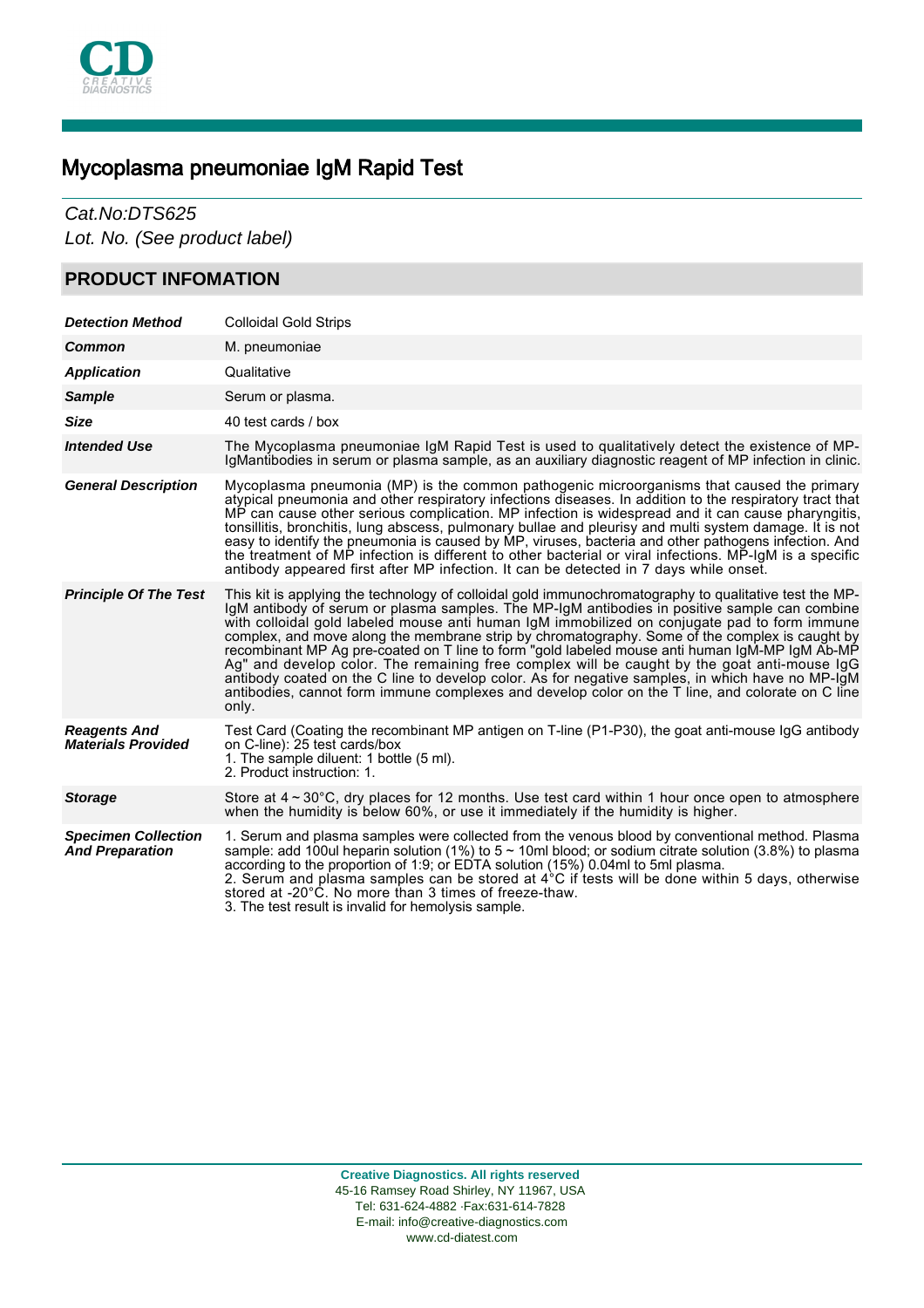

## **Assay Procedure** 1. Test preparation: 10μL, 100μL micropipettes and matched tips

2. Test process: The temperature of the kit and the test sample should be the same with room temperature before test. Place the test card on a dry horizontal work surface. Add 10μL serum or plasma sample into the sample well, then add 100 μL of sample dilution immediately. Observe the result in 15-20 minutes after the serum or plasma samples added. The observation is invalid after 20 minutes.

## Test results explain:



5. Be attention to the potential biological risks. Wearing necessary protective equipments, and dealing with waste as infectious material.